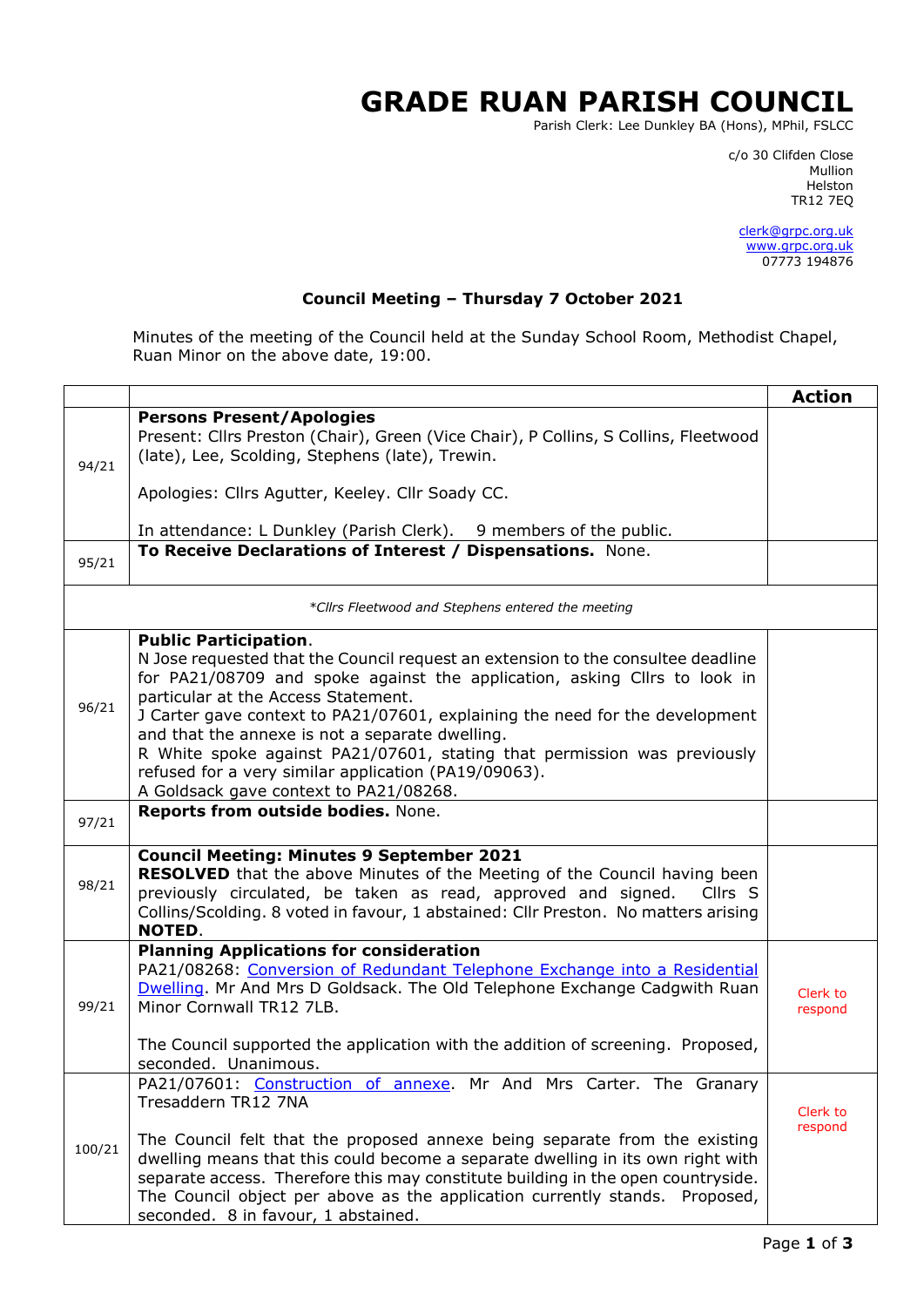|        | PA21/07581: The siting of a new self contained, moveable shepherds hut for 2<br>paying holiday quests. Ross Verdon. Kingey Vean Kuggar Ruan Minor TR12 7LY. | Clerk to                        |
|--------|-------------------------------------------------------------------------------------------------------------------------------------------------------------|---------------------------------|
| 101/21 | The Council supported the application on the basis that the specific domestic                                                                               | respond                         |
|        | siting does not impede on the character of the local area and cannot be seen in                                                                             |                                 |
|        | open countryside. Proposed, seconded. 8 in favour, 1 against.                                                                                               |                                 |
|        | PA21/09175: Proposed Replacement Garage, Bedroom Extension and Sunroom.                                                                                     |                                 |
| 102/21 | Dr & Mrs E Laurie. Prazegooth Cottage Prazegooth Lane Cadgwith TR12 7LB.                                                                                    | Clerk to                        |
|        |                                                                                                                                                             | respond                         |
|        | The Council supported the application. Proposed, seconded. Unanimous.                                                                                       |                                 |
|        | Planning Applications decided by CC since the last meeting<br>APPROVED:                                                                                     |                                 |
|        | PA21/05540: Re-design with raising of roof to create loft floor with                                                                                        |                                 |
|        | balcony roof windows, shortened front balcony to extend the kitchen area                                                                                    |                                 |
|        | of 1st floor. 6 Ledra Close Cadgwith.                                                                                                                       |                                 |
| 103/21 | PRIOR APPROVAL REQUIRED:                                                                                                                                    |                                 |
|        | PA21/08913: Prior approval notification to determine if planning                                                                                            |                                 |
|        | permission is required for: building necessary for equipment, and                                                                                           |                                 |
|        | machinery and feed store in connection with existing farm and woodland<br>diversification. Gwealgues Farm Kuggar Ruan Minor Helston Cornwall.               |                                 |
|        | Preapplications, consultations and appeals.                                                                                                                 |                                 |
|        | <b>CONSIDERED</b> making a "public" response to PA21/07481: <i>Erection of 4no.</i>                                                                         |                                 |
|        | buildings comprising comparison goods store with ancillary garden centre (Class)                                                                            | Clerk to                        |
|        | E), food convenience store (Class E), drive-thru restaurant (Class E/Sui Generis)                                                                           | submit                          |
|        | and coffee shop with drive thru facility (Class E) plus vehicular access, car                                                                               |                                 |
|        | parking, servicing yard, landscaping and land for biodiversity enhancement.<br>Parsonage Developments Ltd. Land At Hospital Cross Helston. The Council will |                                 |
|        | submit a response objecting on Highways grounds.                                                                                                            |                                 |
| 104/21 |                                                                                                                                                             | Clerk to action                 |
|        | <b>RESOLVED</b> to support a joint Lizard Parishes <b>statement</b> responding to                                                                           |                                 |
|        | PA21/07481. Cllrs S Collins/Lee. Unanimous.                                                                                                                 |                                 |
|        | <b>RECEIVED</b> an update and correspondence regarding Ruan Major Church.                                                                                   |                                 |
|        |                                                                                                                                                             |                                 |
|        | NOTED that PA21/08709 (Proposed two-storey dwelling. Land North East Of                                                                                     | Cllrs to<br>prepare             |
|        | Louvain Cadgwith Ruan Minor Cornwall TR12 7JY) will be on the November                                                                                      |                                 |
|        | agenda.                                                                                                                                                     |                                 |
|        | <b>Finance report and Payments</b>                                                                                                                          |                                 |
|        | <b>RESOLVED</b> to adopt the most recent Finance Report and authorise the<br>payments of Accounts Outstanding:                                              |                                 |
|        | L Carter<br>20.00<br>Cleaning                                                                                                                               |                                 |
| 105/21 | R Sanders<br>Cut and Strim play area<br>54.00                                                                                                               | Clerk to check                  |
|        | Inspection. Swing & Zip line repair<br>Southwest Playgrounds<br>534.00                                                                                      | <b>YTD budget</b><br>for income |
|        | <b>Staffing</b><br>624.75                                                                                                                                   | categories                      |
|        |                                                                                                                                                             |                                 |
|        | Cllrs Scolding/Fleetwood. Unanimous.                                                                                                                        |                                 |
|        | <b>Finance Committee meeting</b>                                                                                                                            |                                 |
| 106/21 | <b>NOTED</b> that a meeting of the above should be convened to discuss 2022/23                                                                              | Clerk to<br>arrange             |
|        | budget.                                                                                                                                                     |                                 |
| 107/21 | <b>Resignation: Cllr Clifton-Williams</b><br><b>NOTED</b> as above and the commencement of the process to fill the consequent                               |                                 |
|        | vacancy.                                                                                                                                                    |                                 |
|        | <b>AONB Management Plan Survey</b>                                                                                                                          |                                 |
| 108/21 | RECEIVED an update as above regarding the submission of a response. Cllr                                                                                    | Cllr Preston to<br>action       |
|        | Preston will aim to submit on 8 <sup>th</sup> October.                                                                                                      |                                 |
|        | <b>Update: Cycle hoops project</b>                                                                                                                          | Clerk to                        |
| 109/21 | <b>RECEIVED</b> an update as above. The grant application has been successful and                                                                           | pursue                          |
|        | the project is now being progressed.                                                                                                                        |                                 |